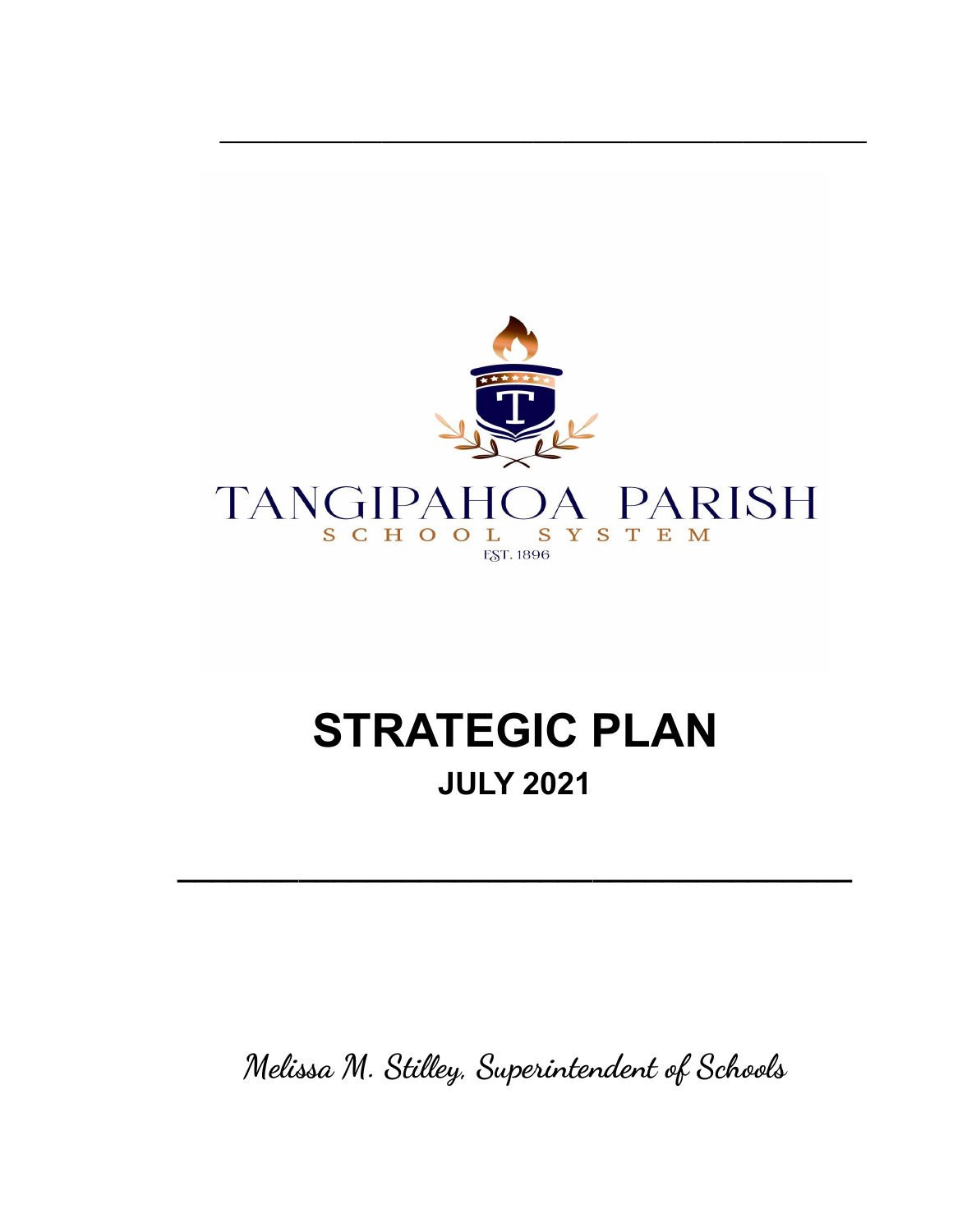## **Tangipahoa Parish School System Strategic Plan Overview - 2021-2025**

#### **Priorities**

- 1. Implement Tier I curriculum and assessments as intended with an emphasis on content and instructional expertise in teachers and school leaders.
- 2. Build a positive school culture that supports student well-being.
- 3. Strengthen communication and relationships between the central office, schools, and families.
- 4. Recruit and retain a diverse team of highly effective teachers and leaders.
- 5. Strengthen effective and sustainable staffing, operations, and budgets that align resources to strategy and program effectiveness.
- 6. Create a comprehensive turnaround model for schools in need of intensive support.

**Priority #1 Implement Tier I curriculum and assessments as intended with an emphasis on content and instructional expertise in teachers and school leaders.**

#### **Deliverables for Priority #1**

1.1 Refine evaluation and feedback structures, in partnership with the National Institute for Excellence in Teaching (NIET) to ensure consistency and alignment to instructional efficacy and fidelity to Tier I curricula with timely and actionable feedback to teachers.

1.2 Reconfigure district staff support into network teams that provide tiered and individualized support in grade bands across the district, and include representatives from key departments, such as student services, technology, special education, and federal programs.

1.3 Design specific guidance in each ELA and Math unit to include district-wide assessment cycles to consistently progress monitor/plan interventions with common formative assessments aligned to the content.

1.4 Adopt a Tier I Social Studies Curriculum and implement it with comprehensive training and support. (Discuss at CAI.)

1.5 Develop a plan to digitize and streamline all Curriculum, Instruction, and Assessment resources, communication, and professional development (when appropriate.

#### **Priority #2 Build a positive school culture that supports student wellbeing.**

#### **Deliverables for Priority #2**

2.1 Reevaluate the use of SEL curriculu that we use (Character First and SEL Assessment tools (Panorama) in order to ensure full alignment to our equity vision of providing a culturally inclusive, anti-biased, and anti-racist approach to learing and assist schools with providing a dedicated SEL time in their schedules.

2.2 Develop a plan to provide student and staff education regarding depression awareness and suicide prevention by implementing evidenced-based curriculums such as Safe Schools for Students, Signs of Suicide (SOS), Training Trusted Adults and/or Plan, Prepare, Prevent: The SOS Online Gatekeeper.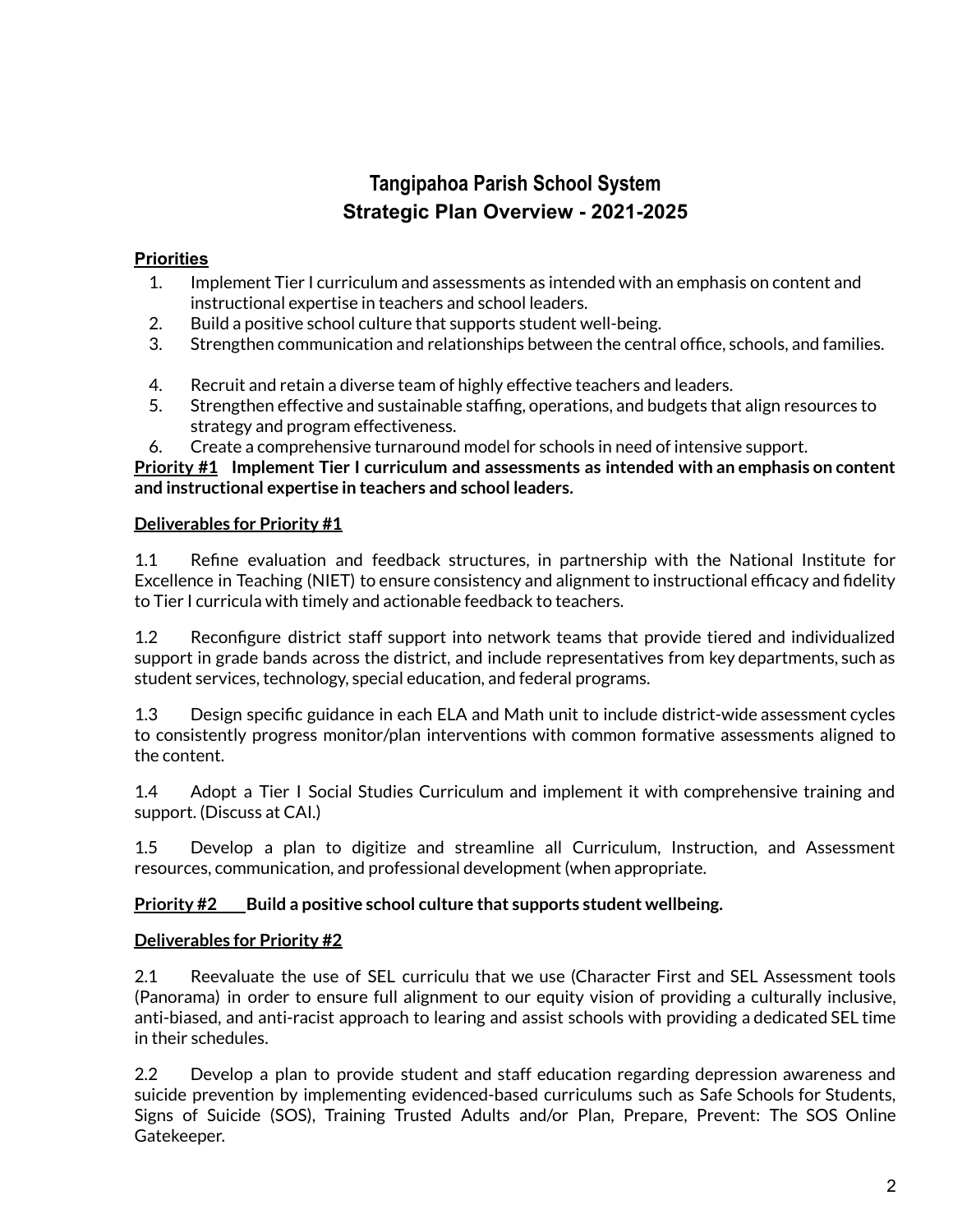2.3 Provide tiered academic and behavior support through a revised Student Assistance Team (SAT) process to maximize instructional time in the classroom.

2.4 Evaluate current supports for student well-being in order to expand a wide range of student services (i.e., define and expand counseling and social work services, lowering the counselor-to-student ratio, expanding and improving mental health librairies, access to school-based nursing services, and launching access to Telemed services).

#### **Priority #3 Strengthen communication and relationships between the Central Office, schools, and families.**

#### **Deliverables for Priority #3**

3.1 Partner with a marketing/communication vendor to develop a proposal for a mass communication and marketing plan to effectively communicate opportunities for students and families throughout the year.

#### **Priority #4 Recruit and retain a diverse team of highly effective teachers and leaders.**

#### **Deliverables for Priority #4**

4.1 Expand and/or significantly strengthen teacher recruitment efforts to bring diversity to the district (e.g., hiring a specialized recruiter to bring diversity, partnerships with Historically Black Colleges and Universities (HBCU) and technical college campuses, significantly ramping up presence on social media and at virtual and in-person job fairs).

4.2 Develop and implement solutions to improve teacher retention, compensation, benefits, and other incentives.

4.3 Develop and implement a plan to train all employees in diversity and equity in alignment with the Equity Plan.

4.4 Digitize all Human Resources practices (employment application, insurance forms, onboarding, etc.)

#### **Priority #5 Strengthen effective and sustainable staffing, operations, and budgets that align resources to strategy and program effectiveness.**

#### **Deliverables for Priority #5**

5.1 Create/adopt protocols to review allocation of resources in tandem with student outcome data to measure program/initiative impact and ensure equity.

#### **Priority #6 Recurring analysis of school enrollment, student and school performance, and discipline data to guide supports and interventions from the system.**

#### **Deliverables for Priority #6**

6.1 Create a redesign/turnaround model for schools in need of support.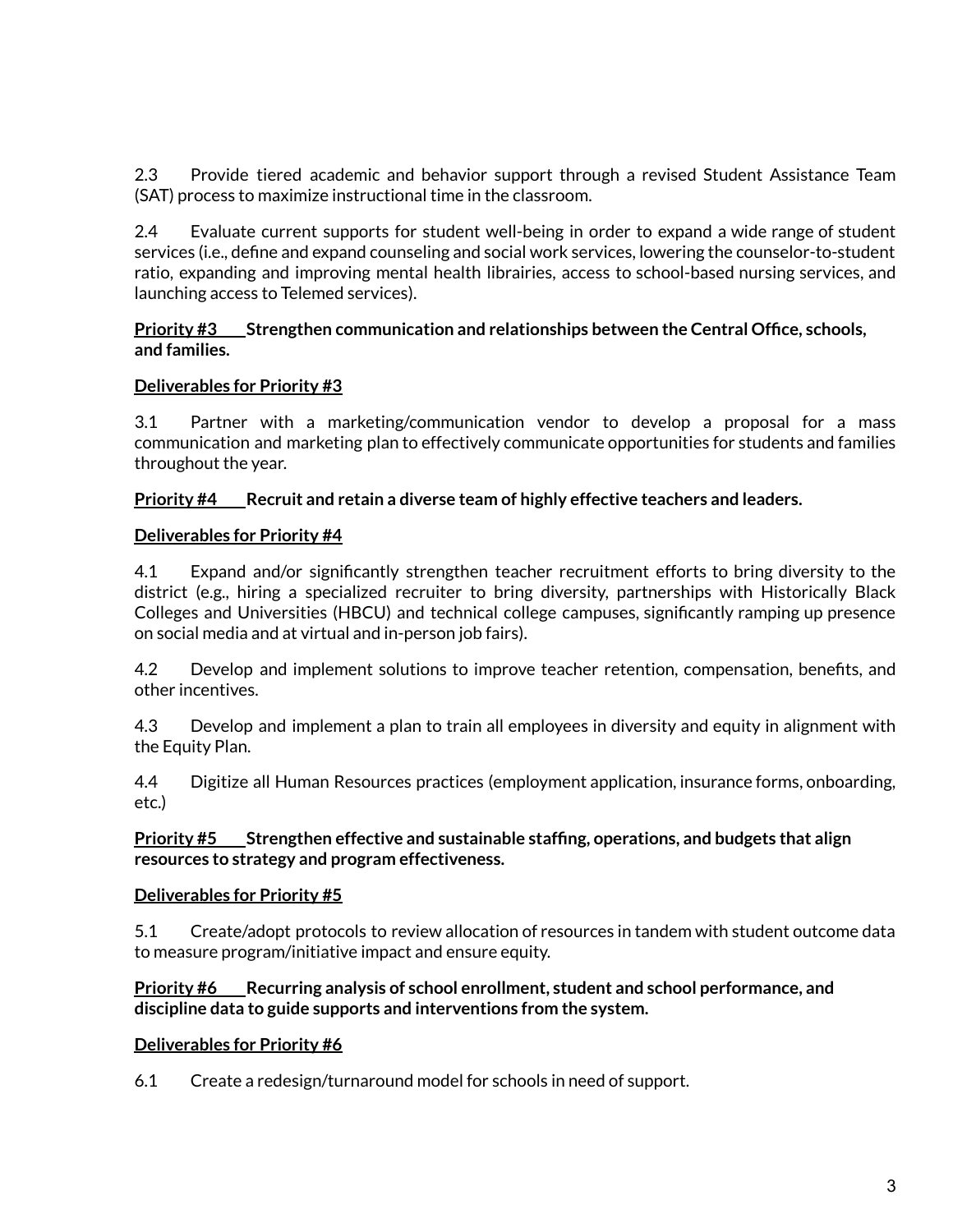# **Mission Target Performance Measures**

| <b>Mission Measures</b>                                                                                                      | <b>Baseline</b>                                                                   | <b>Targets</b>                                | <b>Rationale</b>                                                                                                                                                                                                                                                                                                    |
|------------------------------------------------------------------------------------------------------------------------------|-----------------------------------------------------------------------------------|-----------------------------------------------|---------------------------------------------------------------------------------------------------------------------------------------------------------------------------------------------------------------------------------------------------------------------------------------------------------------------|
| 1. Percent of students graduating<br>with college and/or career<br>credentials                                               | 37.1%                                                                             | 72%                                           | TPPS is striving to be above the 70th<br>percentile in all measurements. This<br>target is at the 93rd percentile. 43% of<br>districts are improving at this rate or<br>better.                                                                                                                                     |
| 2. Percent of students graduating<br>on time                                                                                 | 75.1%                                                                             | 93%                                           | TPPS is striving to be above the 70th<br>percentile in all measurements. This<br>target is at the 72nd percentile. This<br>will require a 2.6 percentage point gain<br>per year.                                                                                                                                    |
| 3. Percent of 3rd graders<br>achieving mastery on LEAP 2025                                                                  | 42.2%                                                                             | 60%                                           | TPPS is striving to be above the 70th<br>percentile in all measurements. This<br>target is at the 78th percentile. This will<br>require a 2.5 percentage point gain per<br>year.                                                                                                                                    |
| 4. Percent of 8th graders<br>achieving mastery on LEAP 2025                                                                  | 36.7%                                                                             | 56%                                           | TPPS is striving to be above the 70th<br>percentile in all measurements. This<br>target is at the 75th percentile. This<br>will require a 2.8 percentage point gain<br>each year.                                                                                                                                   |
| 5. Percent of students reporting<br>high levels of school belonging<br>and engagement                                        | <b>Baseline</b><br>collected by<br>November 15                                    | [tbd after<br>baseline<br>data<br>collection] | TPPS will gather survey data around<br>school belonging and engagement and<br>set a target using that baseline and<br>compare it with national norms to set a<br>target.                                                                                                                                            |
| 6. Mastery achievement gap<br>between white students and<br>students of color                                                | $-21\%$ pts.                                                                      | $-16\%$ pts.                                  | TPPS is striving to be above the 70th<br>percentile in all measurements. This<br>target is at the 76th percentile. This<br>will require a .71 percentage point gain<br>each year.                                                                                                                                   |
| 7. Percent of African-American<br>students enrolled in AP, IB, DE,<br>and Honors courses as compared<br>to their white peers | <b>CLASS</b><br>Submission<br>will be<br>collected in<br>late fall as<br>baseline | [tbd after<br>baseline<br>data<br>collection] | TPPS will average enrollment rates for<br>the 2021-22 school year with the<br>previous four years of historical data to<br>determine a timely and relevant<br>baseline. They will utilize baseline data<br>to set a rigorous goal for increasing<br>enrollment of African-American<br>students in advanced courses. |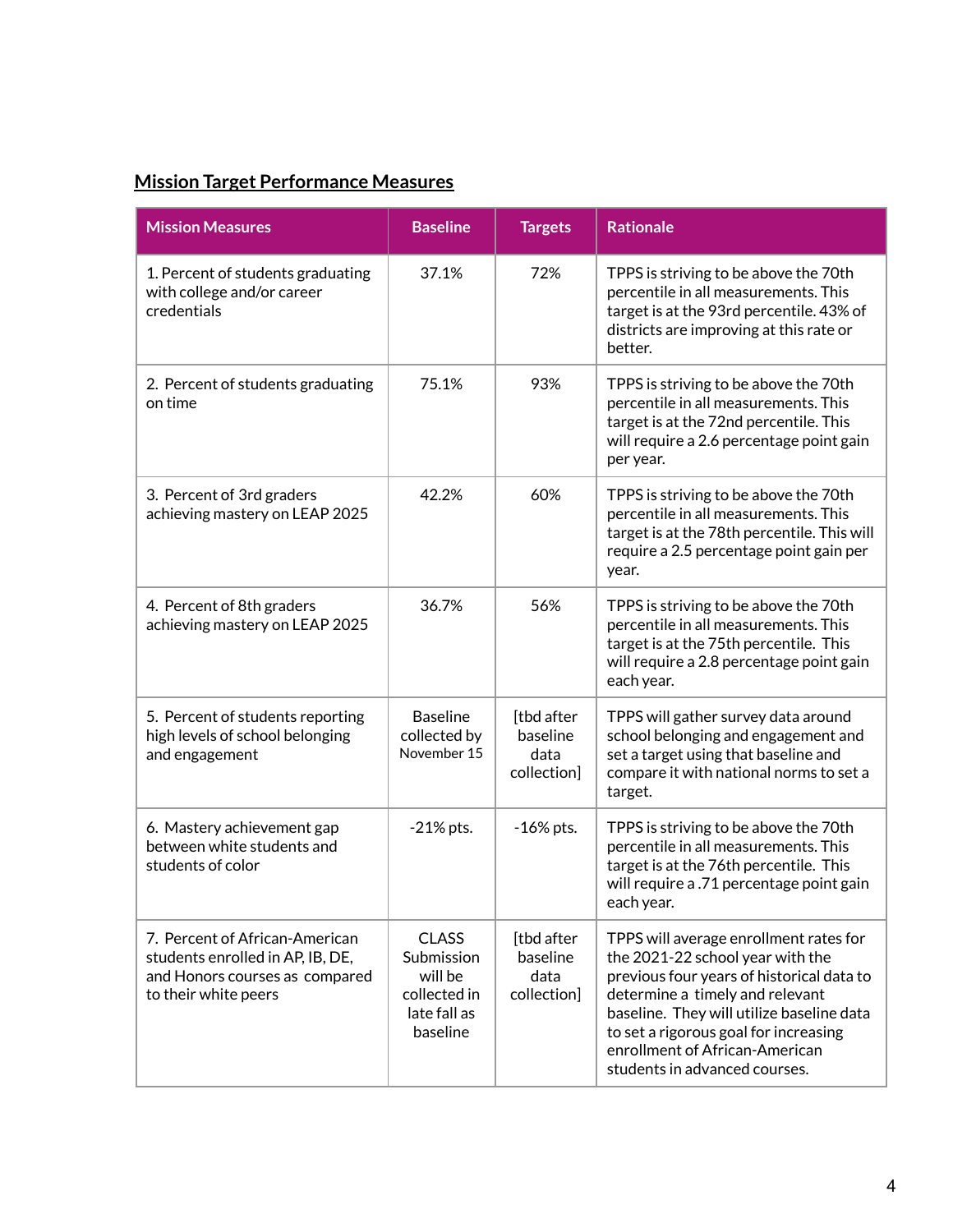### **Budget Needs**

| Initiative                                                                                                                                                                                                                                                                                                                                                     | Cost        | <b>Rationale</b>                                                                                                                                                                                                                                                                | <b>Funding Source</b> |
|----------------------------------------------------------------------------------------------------------------------------------------------------------------------------------------------------------------------------------------------------------------------------------------------------------------------------------------------------------------|-------------|---------------------------------------------------------------------------------------------------------------------------------------------------------------------------------------------------------------------------------------------------------------------------------|-----------------------|
| 2.2 Develop a plan to provide student<br>and staff education regarding<br>depression awareness and suicide<br>prevention by implementing<br>evidenced-based curriculums such as<br>Safe Schools for Students, Signs of<br>Suicide (SOS), Training Trusted Adults<br>and/or Plan, Prepare, Prevent: The<br>SOS Online Gatekeeper.                               | \$11,940.00 | Stipends for Signs of Suicide Training<br>to train all staff members at two<br>schools as trusted adults. Training is<br>2.5 hours and could be completed on a<br>PD day or after school for the two<br>school teams. Hiring substitutes for an<br>entire campus is impossible. | <b>ESSER Title 4</b>  |
| 2.2 Develop a plan to provide student<br>and staff education regarding<br>depression awareness and suicide<br>prevention by implementing<br>evidenced-based curriculums such as<br>Safe Schools for Students, Signs of<br>Suicide (SOS), Training Trusted<br>Adults and/or Plan, Prepare, Prevent:<br>The SOS Online Gatekeeper.                               | \$5,520.00  | Subs for Safe Schools for Students<br>Training so all PE teachers in Grades<br>6-12 can attend training, \$240 per<br>school at 23 schools                                                                                                                                      | <b>ESSER Title 4</b>  |
| 2.1 Reevaluate the use of SEL<br>curriculum that we use (Character<br>First) and SEL Assessment tools<br>(Panorama) in order to ensure full<br>alignment to our equity vision of<br>providing a culturally inclusive,<br>anti-biased, and anti-racist approach<br>to learning and assist schools with<br>providing a dedicated SEL time in their<br>schedules. | \$20,000.00 | Purchase of SEL Curriculum K-12<br>(Character First), expanding the pilot<br>from the existing cohort to the whole<br>district                                                                                                                                                  | <b>ESSER Title 4</b>  |
| 2.2 Develop a plan to provide student<br>and staff education regarding<br>depression awareness and suicide<br>prevention by implementing<br>evidenced-based curriculums such as<br>Safe Schools for Students, Signs of<br>Suicide (SOS), Training Trusted<br>Adults and/or Plan, Prepare, Prevent:<br>The SOS Online Gatekeeper.                               | \$1,000.00  | Signs of Suicide Training \$500 per<br>school, at 2 schools                                                                                                                                                                                                                     | <b>ESSER Title 4</b>  |
| 6.1 Create a redesign/turnaround<br>model for schools in need of support.                                                                                                                                                                                                                                                                                      | \$30,000.00 | Turnaround Vendor- Initial Review<br>and Ongoing Support in Plan<br>Implementation (NIET)                                                                                                                                                                                       | <b>ESSER Title 2</b>  |
| 2.2 Develop a plan to provide student<br>and staff education regarding<br>depression awareness and suicide<br>prevention by implementing<br>evidenced-based curriculums such as<br>Safe Schools for Students, Signs of<br>Suicide (SOS), Training Trusted Adults<br>and/or Plan, Prepare, Prevent: The<br>SOS Online Gatekeeper.                               | \$15,000.00 | Online student training materials that<br>tracks each students' participation of<br>the module for every student in<br>Grades 6-12                                                                                                                                              | <b>ESSER Title 2</b>  |